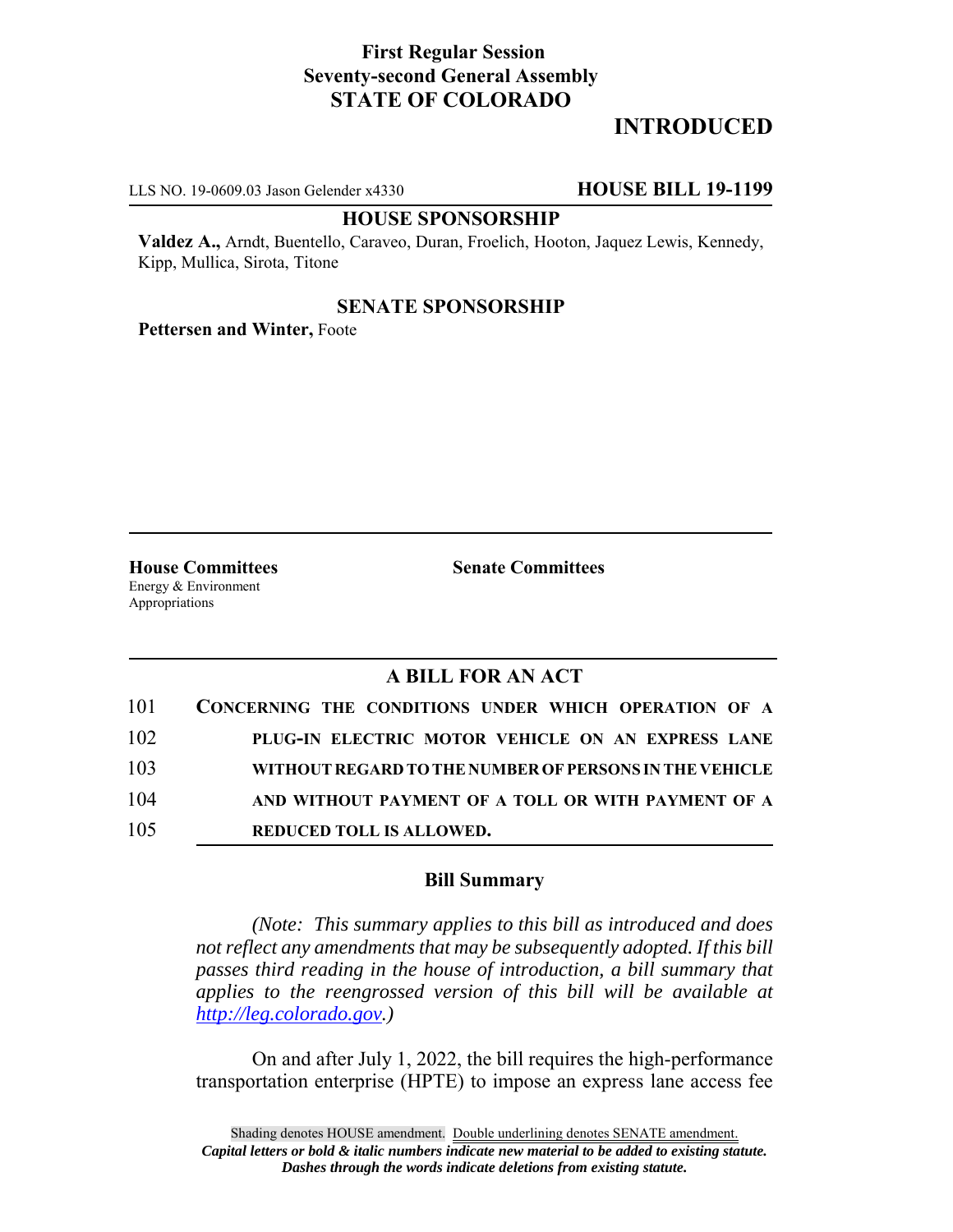(access fee) in a specified amount annually at the time of registration of any eligible plug-in electric motor vehicle that weighs 19,500 pounds or less, that is certified as being qualified for the federal plug-in electric drive motor vehicle tax credit or can be recharged from an external source of electricity and that stores electricity in a rechargeable battery that propels or contributes to the propulsion of the vehicle's drive wheels if the owner of the vehicle chooses to pay the access fee in exchange for the right to operate the vehicle on express lanes without regard to the number of persons in the vehicle for free on any express lane that is a high occupancy vehicle lane and for a reduced toll on any express lane that is a toll lane or a high occupancy toll lane. HPTE is not authorized to impose the access fee upon the registration of a vehicle registered for a registration period beginning on or after July 1, 2020, but before July 1, 2022, but, upon the registration of a vehicle for such a registration period, the owner of an eligible plug-in electric motor vehicle may choose to apply for the right to operate the vehicle for free on any express lane that is a high occupancy vehicle lane without regard to the number of persons in the vehicle and for a reduced toll on any express lane that is a toll lane or a high occupancy toll lane.

A plug-in electric motor vehicle is an "eligible plug-in electric motor vehicle" if it is being registered for its 1st, 2nd, or 3rd registration period under the ownership of the same owner and if making the vehicle eligible would not cause the total number of eligible vehicles to exceed a specified cap that increases annually for 5 years until reaching a permanent maximum amount. "Express lane" is defined to include any high occupancy vehicle lane, toll lane, or high occupancy toll lane that HPTE, a private partner of HPTE, or HPTE in conjunction with a private partner of HPTE or the department of transportation (CDOT) operates and maintains or that HPTE designates as an express lane, which currently includes:

- ! Operating express lanes on Interstate Highway 25 between downtown Denver and 120th Avenue, on Interstate Highway 70 between Idaho Springs and Empire, and on U.S. Highway 36 between Denver and Boulder; and
- ! Planned express lanes on: (1) Interstate Highway 25 between 120th Avenue and State Highway E-470, Johnstown and Fort Collins, and Monument and Castle Rock; (2) Interstate Highway 70 between Interstate Highway 25 and Chambers Road; and (3) State Highway C-470 between Interstate Highway 25 and Wadsworth Boulevard.

Each county clerk and recorder, acting as an authorized agent of the department of revenue, is required to collect the access fee, and access fee revenue is credited to the statewide transportation enterprise special revenue fund for use by HPTE. The owner of an eligible plug-in electric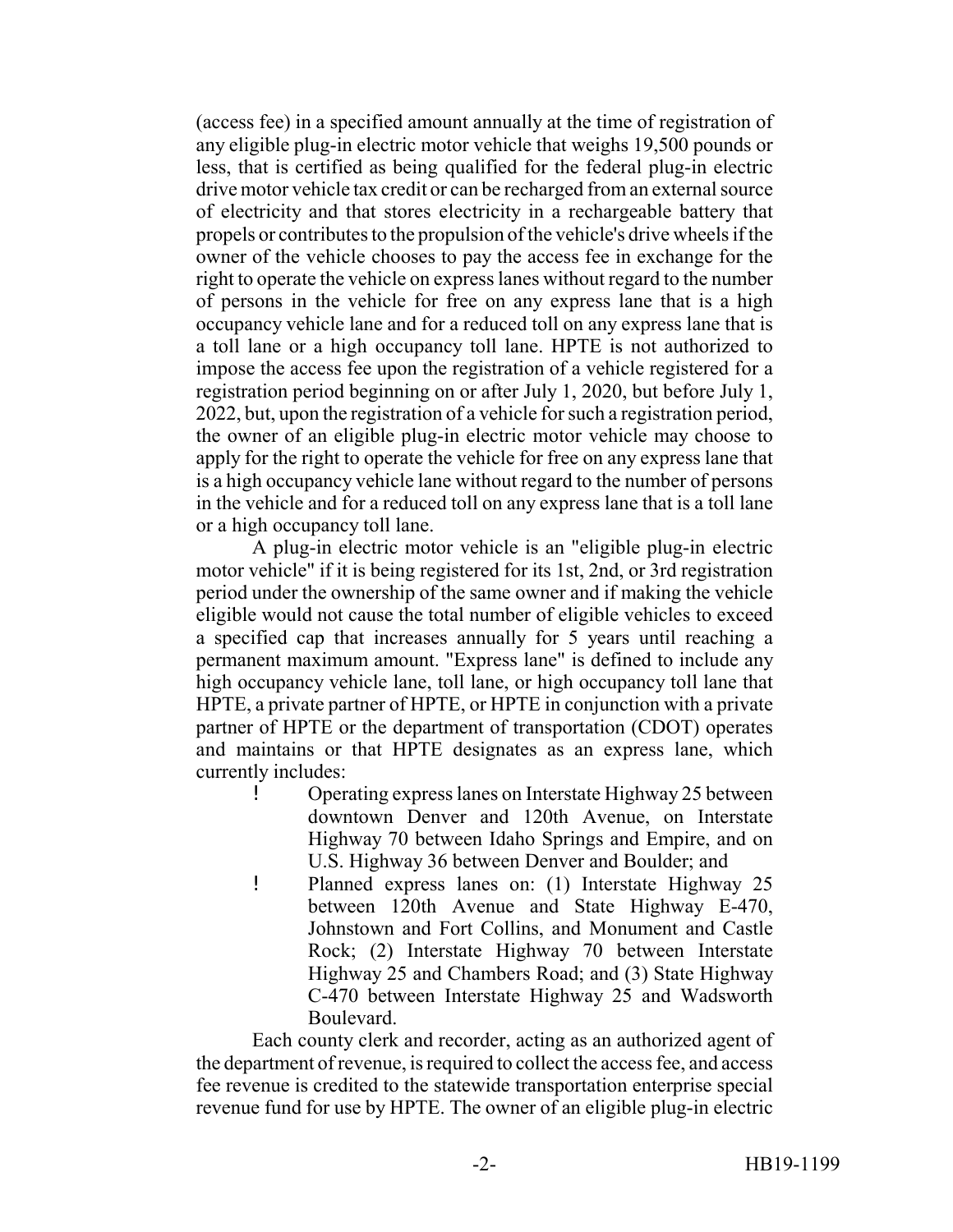motor vehicle may choose not to pay the access fee, but must pay the fee to be authorized to operate the vehicle for free on any express lane that is a high occupancy vehicle lane and for a reduced toll on any express lane that is a toll lane or a high occupancy toll lane, without regard to the number of persons in the vehicle. If the free or reduced toll use of express lanes by eligible plug-in electric motor vehicles is determined to cause a decrease in the level of service for other bona fide users of the express lanes so that CDOT or HPTE is violating or will violate within the next 3 months contractual level of service guarantees or will be unable to satisfy debt service coverage requirements, then CDOT may restrict or eliminate free and reduced toll use of the express lanes by eligible plug-in electric motor vehicles for as long as the violation or inability is expected to continue. CDOT is required to report annually during its "State Measurement for Accountable, Responsive, and Transparent (SMART) Government Act" hearing regarding the actual and projected free and reduced toll use of express lanes by eligible plug-in electric vehicles and any actions that it has taken or expects to take to restrict, limit, or restore such use.

The existing authorization for a limited number of inherently low-emission vehicles or hybrid vehicles to use express lanes without regard to the number of persons in the vehicle and without paying a toll expires for each participating vehicle on the date of the first registration of the vehicle for a registration period that begins on or after July 1, 2022.

The department of revenue and CDOT are required to coordinate to establish electronic processes that:

- ! Automatically notify HPTE and, if deemed necessary by HPTE, any private partner of HPTE that operates an express lane, when the owner of a plug-in electric motor vehicle pays the access fee so that HPTE, directly or through its private partners, can successfully administer and enforce the conditions of access for eligible plug-in electric motor vehicles to express lanes; and
- ! Automatically notify each authorized agent when the access fee can or cannot be collected in accordance with the limitation on the number of eligible plug-in electric motor vehicles.

CDOT is authorized to promulgate administrative rules to ensure proper implementation, administration, and enforcement of the conditions of access for eligible plug-in electric motor vehicles to express lanes.

- 
- 2 **SECTION 1.** In Colorado Revised Statutes, 42-3-304, **amend**

<sup>1</sup> *Be it enacted by the General Assembly of the State of Colorado:*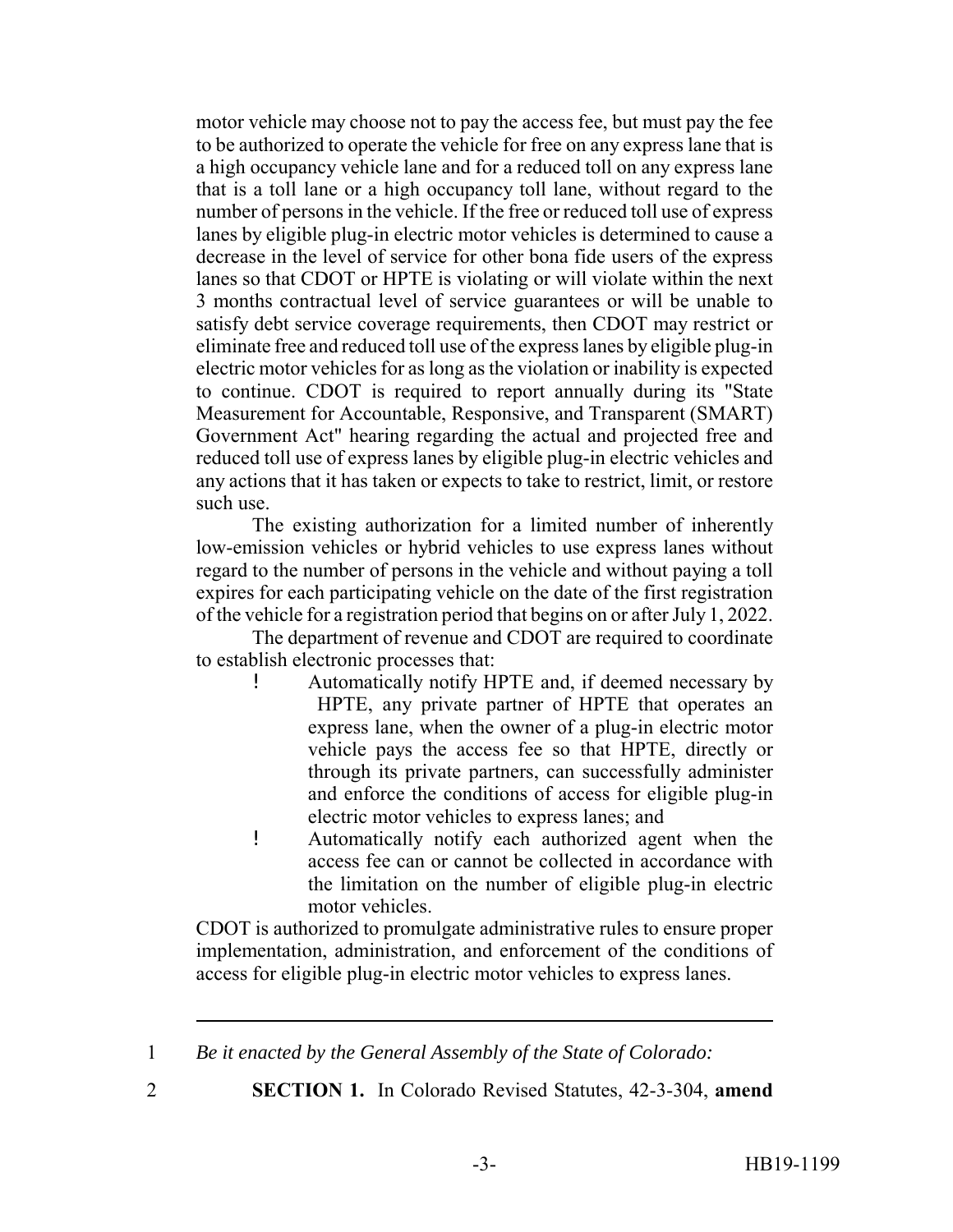(25)(c)(II); and **add** (25)(b.5) and (26) as follows:

 **42-3-304. Registration fees - passenger and passenger-mile taxes - clean screen fund - definitions - repeal.** (25) (b.5) AS USED IN THIS SECTION, "ELIGIBLE PLUG-IN ELECTRIC MOTOR VEHICLE" HAS THE 5 SAME MEANING AS SET FORTH IN SECTION  $43-4-806$  (2)(c.5)(II).

 (c) As used in this section, "plug-in electric motor vehicle" means: (II) Any A motor vehicle that can be recharged from any external 8 source of electricity and the electricity stored THAT STORES ELECTRICITY 9 in a rechargeable battery pack THAT propels or contributes to propel THE PROPULSION OF the vehicle's drive wheels.

 (26) (a) ON AND AFTER JULY 1, 2022, IN ADDITION TO ANY OTHER FEE IMPOSED BY THIS SECTION, EACH AUTHORIZED AGENT SHALL ANNUALLY COLLECT, AT THE TIME OF REGISTRATION OF EVERY ELIGIBLE PLUG-IN ELECTRIC MOTOR VEHICLE AND FOR WHICH THE OWNER CHOOSES TO PAY THE ACCESS FEE, THE EXPRESS LANE ACCESS FEE IMPOSED BY THE HIGH-PERFORMANCE TRANSPORTATION ENTERPRISE, CREATED IN SECTION 43-4-806 (2)(a)(I), PURSUANT TO SECTION 43-4-806 (2)(c.5). THE AUTHORIZED AGENT SHALL TRANSMIT ALL ACCESS FEE REVENUE COLLECTED TO THE STATE TREASURER, WHO SHALL CREDIT THE REVENUE TO THE STATEWIDE TRANSPORTATION ENTERPRISE SPECIAL REVENUE FUND CREATED IN SECTION 43-4-806 (3)(a). FOR PURPOSES OF THE LIMITATIONS ON STATE AND LOCAL GOVERNMENT FISCAL YEAR SPENDING SET FORTH IN 23 SECTION 20 OF ARTICLE X OF THE STATE CONSTITUTION AND SECTION 24 24-77-103.6, COLLECTION OF THE ACCESS FEE BY AUTHORIZED AGENTS IS COLLECTIONS FOR ANOTHER GOVERNMENT, THE HIGH-PERFORMANCE TRANSPORTATION ENTERPRISE, WHICH IS AN ENTERPRISE FOR PURPOSES OF 27 SECTION 20 OF ARTICLE X OF THE STATE CONSTITUTION, AND ALL ACCESS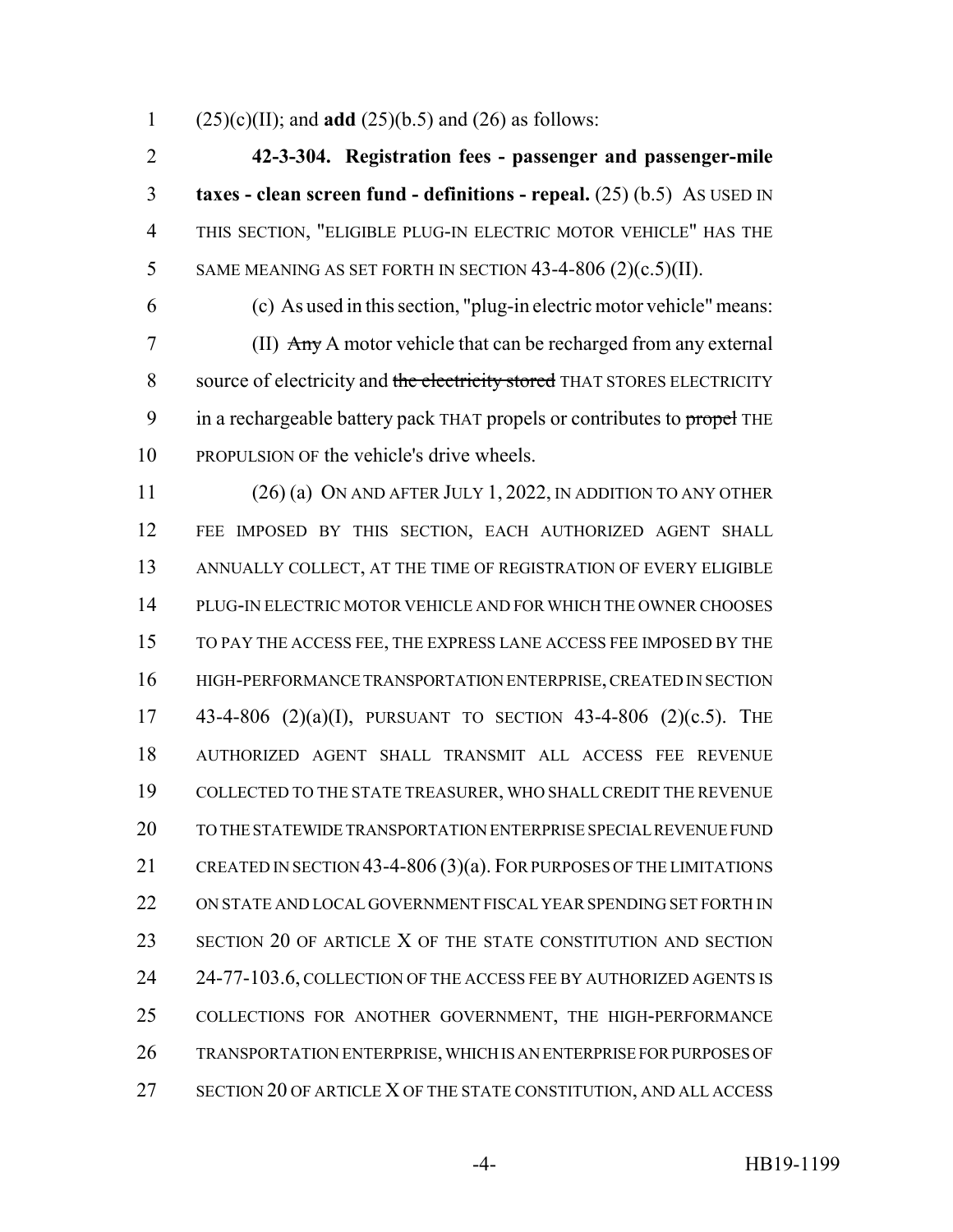FEE REVENUE IS THEREFORE EXEMPT FROM THOSE LIMITATIONS.

 (b) IF, AT THE TIME OF REGISTRATION OF AN ELIGIBLE PLUG-IN ELECTRIC MOTOR VEHICLE, THE OWNER OF THE VEHICLE CHOOSES NOT TO PAY THE EXPRESS LANE ACCESS FEE IMPOSED BY THE HIGH-PERFORMANCE TRANSPORTATION ENTERPRISE AS AUTHORIZED BY SECTION 43-4-806 (2)(c.5), THE AUTHORIZED AGENT SHALL NOT COLLECT THE ACCESS FEE AND THE VEHICLE SHALL NOT BE AUTHORIZED TO BE OPERATED ON EXPRESS LANES THAT ARE HIGH OCCUPANCY VEHICLE LANES FOR FREE AND ON EXPRESS LANES THAT ARE TOLL LANES OR HIGH OCCUPANCY TOLL LANES AT A REDUCED RATE AS SPECIFIED IN SECTION 42-4-1012 (2.5).

 (c) THE DEPARTMENT OF REVENUE AND THE DEPARTMENT OF TRANSPORTATION SHALL COORDINATE TO ESTABLISH:

 (I) AN ELECTRONIC PROCESS THAT AUTOMATICALLY NOTIFIES THE HIGH-PERFORMANCE TRANSPORTATION ENTERPRISE AND, IF DEEMED NECESSARY BY THE ENTERPRISE, ANY PRIVATE PARTNER OF THE ENTERPRISE THAT OPERATES AN EXPRESS LANE OR THE DEPARTMENT OF TRANSPORTATION, WHEN THE OWNER OF AN ELIGIBLE PLUG-IN ELECTRIC MOTOR VEHICLE PAYS THE EXPRESS LANE ACCESS FEE IN ACCORDANCE WITH SUBSECTION (26)(a) OF THIS SECTION; AND

**(II) AN ELECTRONIC PROCESS THAT AUTOMATICALLY NOTIFIES**  EACH AUTHORIZED AGENT WHEN THE ACCESS FEE CAN OR CANNOT BE 22 COLLECTED IN ACCORDANCE WITH THE LIMITATION ON THE NUMBER OF ELIGIBLE PLUG-IN ELECTRIC MOTOR VEHICLES SET FORTH IN SECTION  $43-4-806$  (2)(c.5)(II)(B).

 (d) AS USED IN THIS SUBSECTION (26), "EXPRESS LANE" HAS THE 26 SAME MEANING AS SET FORTH IN SECTION 43-4-806 (2)(c.5)(III).

**SECTION 2.** In Colorado Revised Statutes, 42-4-1012, **amend**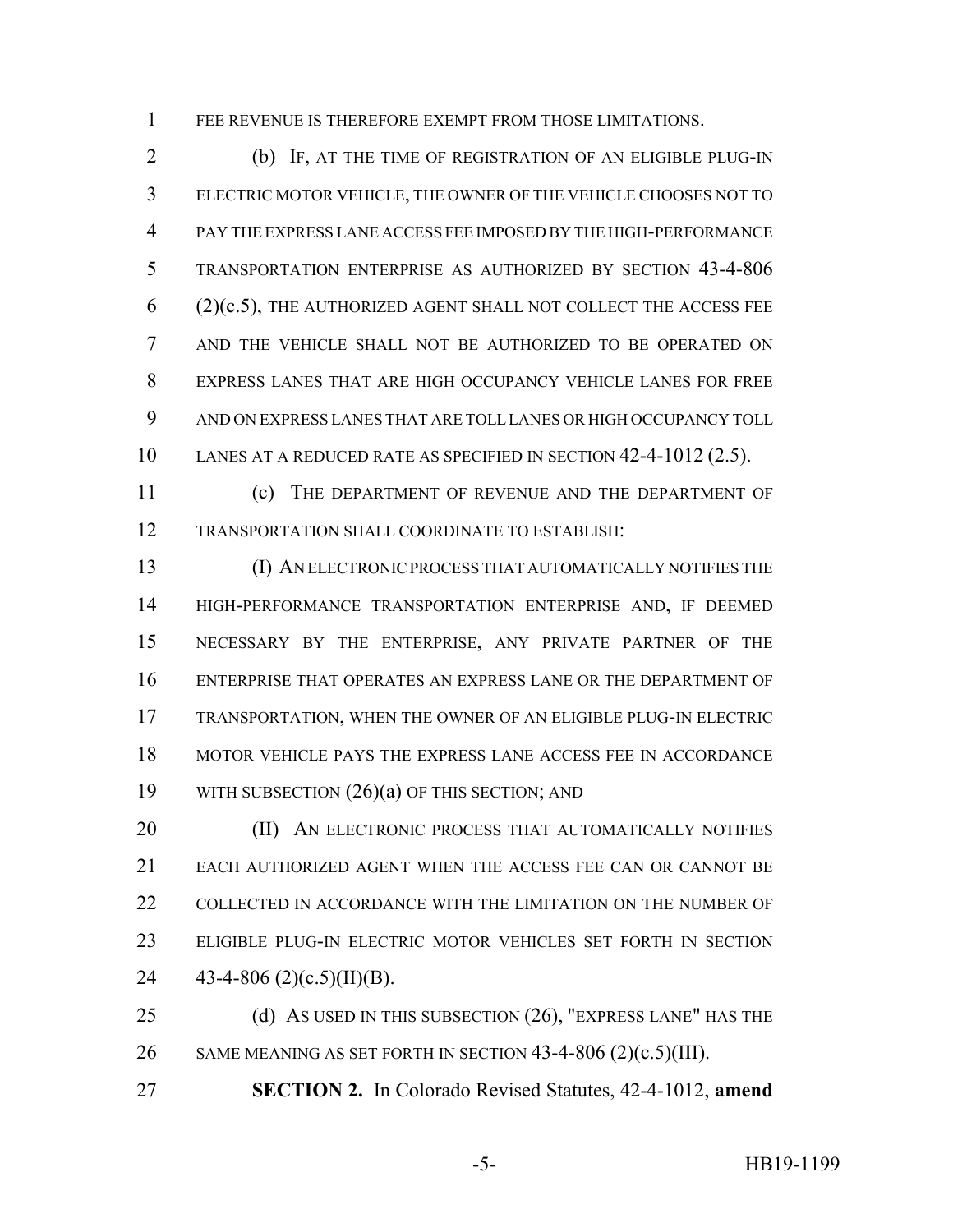1  $(2.5)$  as follows:

2 **42-4-1012. High occupancy vehicle (HOV), high occupancy** 3 **toll (HOT), and express lanes - rules - definitions.** (2.5) (a) (I) Except 4 as otherwise provided in paragraph (d) of this subsection  $(2.5)$ , a motor 5 SUBSECTIONS (2.5)(d) AND (2.5)(e) OF THIS SECTION, AN ELIGIBLE PLUG-IN 6 ELECTRIC MOTOR vehicle with a gross vehicle weight of twenty-six 7 thousand NINETEEN THOUSAND FIVE HUNDRED pounds or less that is either 8 an inherently low-emission vehicle or a hybrid vehicle FOR WHICH THE 9 OWNER HAS PAID THE EXPRESS LANE ACCESS FEE IMPOSED BY THE 10 HIGH-PERFORMANCE TRANSPORTATION ENTERPRISE, CREATED IN SECTION 11 43-4-806 (2)(a)(I), PURSUANT TO SECTION 43-4-806 (2)(c.5) IN 12 ACCORDANCE WITH SECTION 42-3-304 (26)(a), OR, FOR A REGISTRATION 13 PERIOD BEGINNING ON OR AFTER JULY 1, 2020, BUT BEFORE JULY 1, 2022, 14 ONLY, THAT HAS OTHERWISE BEEN AUTHORIZED FOR SUCH OPERATION IN 15 ACCORDANCE WITH SECTION 43-4-806  $(2)(c.5)(I)(A)$ , may be operated 16 upon high occupancy vehicle lanes AN EXPRESS LANE without regard to 17 the number of persons in the vehicle and without payment of a special toll 18 or fee. The exemption relating to hybrid vehicles shall apply only if such 19 exemption does not affect the receipt of federal funds and does not violate 20 any federal laws or regulations FOR FREE IF THE EXPRESS LANE IS A HIGH 21 OCCUPANCY VEHICLE LANE AND FOR ONE-HALF OF THE AMOUNT OF THE 22 USUAL TOLL IF THE EXPRESS LANE IS A TOLL LANE OR A HIGH OCCUPANCY 23 TOLL LANE.

24 (I.5) AS USED IN THIS SUBSECTION (2.5), "ELIGIBLE PLUG-IN 25 ELECTRIC MOTOR VEHICLE" HAS THE SAME MEANING AS SET FORTH IN 26 SECTION 43-4-806 (2)(c.5)(II).

27 (I.7) AS USED IN THIS SUBSECTION (2.5), "EXPRESS LANE" HAS THE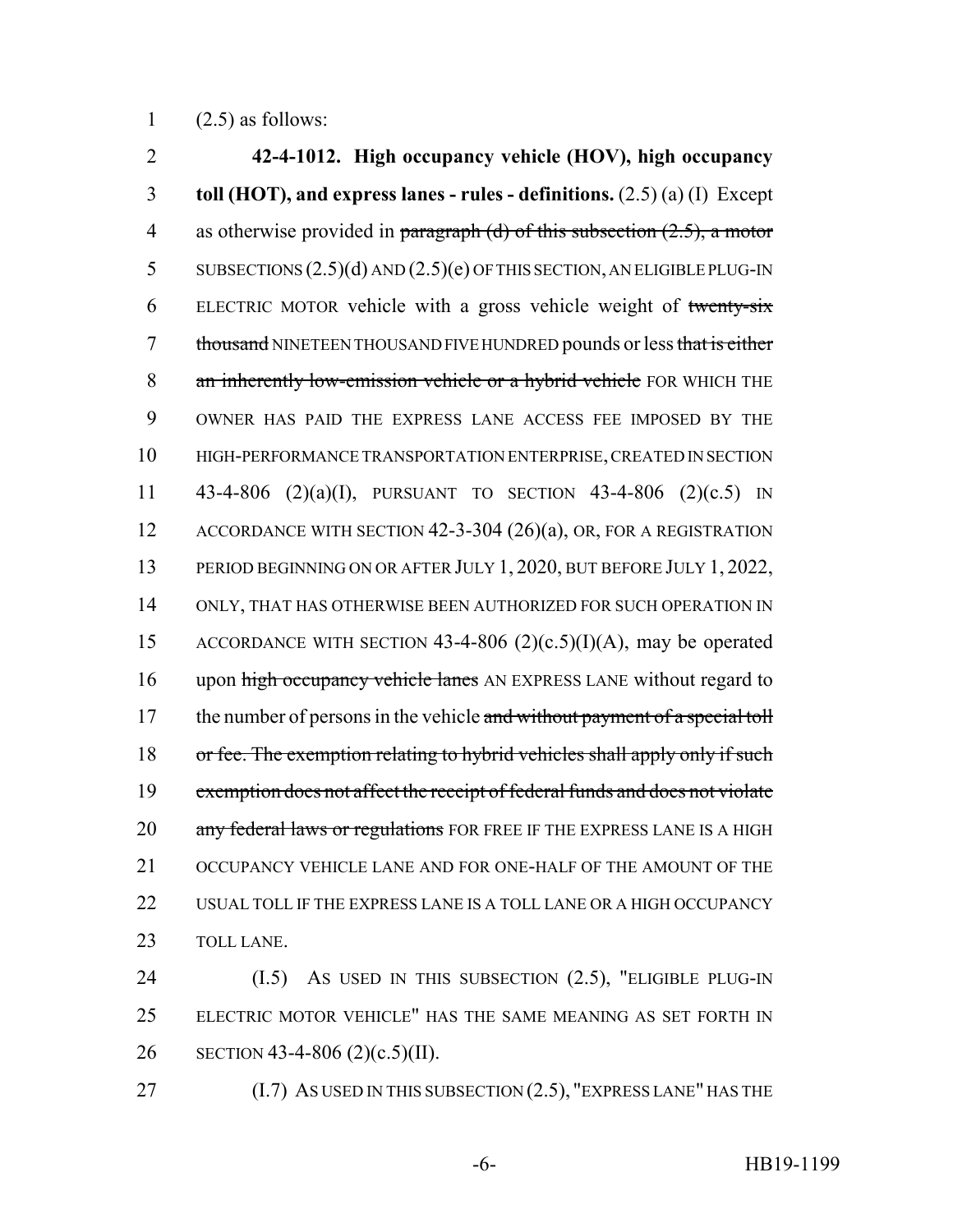#### 1 SAME MEANING AS SET FORTH IN SECTION 43-4-806 (2)(c.5)(III).

2 (II) As used in this subsection (2.5), "inherently low-emission 3 vehicle" or "ILEV" means:

 (A) A light-duty vehicle or light-duty truck, regardless of whether such vehicle or truck is part of a motor vehicle fleet, that has been certified by the federal environmental protection agency as conforming to the ILEV guidelines, procedures, and standards as published in the federal register at 58 FR 11888 (March 1, 1993) and 59 FR 50042 (September 30, 1994), as amended from time to time; and

10 (B) A heavy-duty vehicle powered by an engine that has been 11 certified as set forth in sub-subparagraph (A) of this subparagraph (II).

12 (III) As used in this subsection  $(2.5)$ , "hybrid vehicle" means a 13 motor vehicle with a hybrid propulsion system that uses an alternative 14 fuel by operating on both an alternative fuel, including electricity, and a 15 traditional fuel.

16 (b) No A person shall NOT operate  $\alpha$  AN ELIGIBLE PLUG-IN 17 ELECTRIC MOTOR vehicle upon a high occupancy vehicle AN EXPRESS lane 18 pursuant to UNDER THE AUTHORITY TO DO SO GRANTED BY this subsection 19 (2.5) unless the ELIGIBLE PLUG-IN ELECTRIC MOTOR vehicle:

20 (I) Meets all applicable federal emission standards set forth in 40 21 CFR sec. 88.311-93, as amended from time to time, or, subject to 22 subparagraph  $(I)$  of paragraph  $(a)$  of this subsection  $(2.5)$ , is a hybrid 23 vehicle; and

24 (II) (A) Is identified by means of a circular sticker or decal THAT 25 IS at least four inches in diameter; made of bright orange reflective 26 material; and affixed either to the windshield, to the front of the side-view 27 mirror on the driver's side, or to the front bumper of the vehicle; Said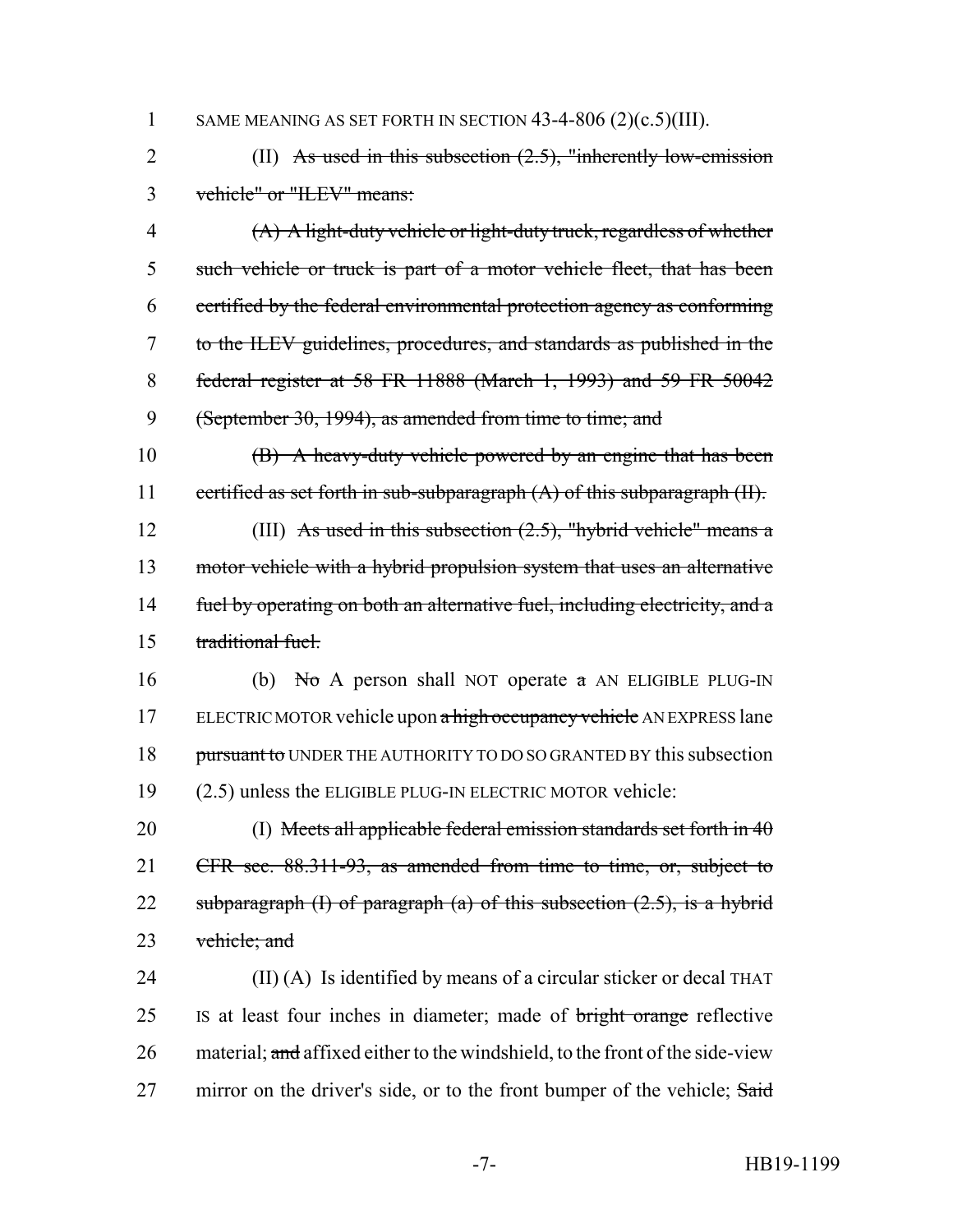1 sticker or decal shall be AND approved by the Colorado department of 2 transportation; OR

 (B) IS IDENTIFIED BY MEANS OF A TRANSPONDER ISSUED BY THE HIGH-PERFORMANCE TRANSPORTATION ENTERPRISE OR BY A PRIVATE ENTITY OPERATING AN EXPRESS LANE UNDER A CONTRACT WITH THE HIGH-PERFORMANCE TRANSPORTATION ENTERPRISE.

7 (c) The department of transportation and local authorities, with 8 respect to streets and highways under their respective jurisdictions, shall 9 provide information via official traffic control devices to indicate that 10 ILEVs and, subject to subparagraph (I) of paragraph (a) of this subsection 11  $(2.5)$ , hybrid vehicles may be operated upon high occupancy vehicle lanes 12 pursuant to this section. Such information may, but need not, be added to 13 existing printed signs, but as existing printed signs related to high 14 occupancy vehicle lane use are replaced or new ones are erected, such 15 information shall be added. In addition, whenever existing electronic 16 signs are capable of being reprogrammed to carry such information, they 17 shall be so reprogrammed by September 1, 2003.

18 (d) (I) In consultation with the regional transportation district, the 19 department of transportation and local authorities, with respect to streets 20 and highways under their respective jurisdictions, shall, in connection 21 with their ITS periodic level-of-service evaluation of high occupancy 22 vehicle EXPRESS lanes, perform a level-of-service evaluation of the use 23 of high occupancy vehicle EXPRESS lanes by HEVs and hybrid ELIGIBLE 24 PLUG-IN ELECTRIC MOTOR vehicles. If the FREE OR REDUCED TOLL use of 25 high occupancy vehicle EXPRESS lanes by HEVs or hybrid ELIGIBLE 26 PLUG-IN ELECTRIC MOTOR vehicles is determined BY THE DEPARTMENT OF 27 TRANSPORTATION to cause a significant decrease in the level of service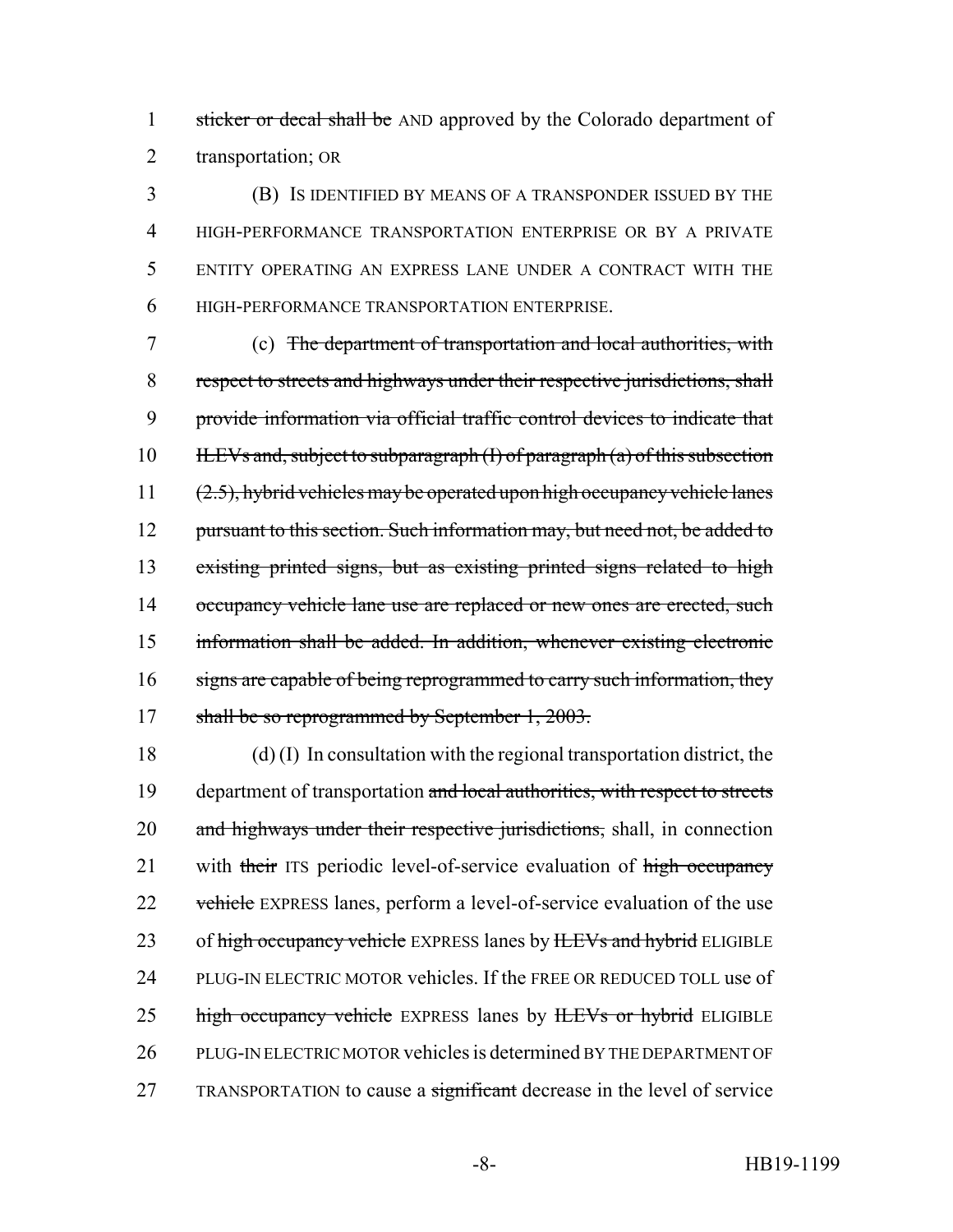1 for other bona fide users of such THE EXPRESS lanes SO THAT THE DEPARTMENT OF TRANSPORTATION OR THE HIGH-PERFORMANCE TRANSPORTATION ENTERPRISE IS VIOLATING OR WILL VIOLATE WITHIN THE NEXT THREE MONTHS CONTRACTUAL LEVEL OF SERVICE GUARANTEES OR WILL BE UNABLE TO SATISFY DEBT SERVICE COVERAGE REQUIREMENTS, 6 then the department of transportation  $\sigma$  a local authority may restrict or 7 eliminate FREE AND REDUCED TOLL use of such THE EXPRESS lanes by **ILEVs or hybrid vehicles** ELIGIBLE PLUG-IN ELECTRIC MOTOR VEHICLES FOR AS LONG AS THE VIOLATION OR INABILITY TO SATISFY DEBT SERVICE COVERAGE REQUIREMENTS IS EXPECTED TO CONTINUE.THE DEPARTMENT OF TRANSPORTATION SHALL ANNUALLY REPORT TO THE JOINT COMMITTEES OF REFERENCE OF THE HOUSE OF REPRESENTATIVES AND THE SENATE TO WHICH THE DEPARTMENT OF TRANSPORTATION IS ASSIGNED 14 PURSUANT TO SECTION 2-7-203 (1) AS PART OF THE HEARING REQUIRED BY SECTION 2-7-203 (2)(a) REGARDING THE ACTUAL AND PROJECTED FREE AND REDUCED TOLL USE OF EXPRESS LANES BY ELIGIBLE PLUG-IN ELECTRIC VEHICLES AND ANY ACTIONS THAT IT HAS TAKEN OR EXPECTS TO TAKE TO RESTRICT, LIMIT, OR RESTORE SUCH USE.

 (II) If the United States secretary of transportation makes a formal 20 determination that, by giving effect to paragraph  $(a)$  of this subsection 21  $(2.5)$  SUBSECTION  $(2.5)(a)$  OF THIS SECTION on a particular highway or 22 lane OR FOR ALL TYPES OR FOR A PARTICULAR TYPE OF ELIGIBLE PLUG-IN ELECTRIC MOTOR VEHICLE, the state of Colorado would disqualify itself from receiving federal highway funds THAT the state would otherwise 25 qualify to receive or would be required to refund federal transportation 26 grant funds THAT it has already received, then said paragraph  $(a)$ 27 SUBSECTION  $(2.5)(a)$  shall not be effective as to such FOR THE highway,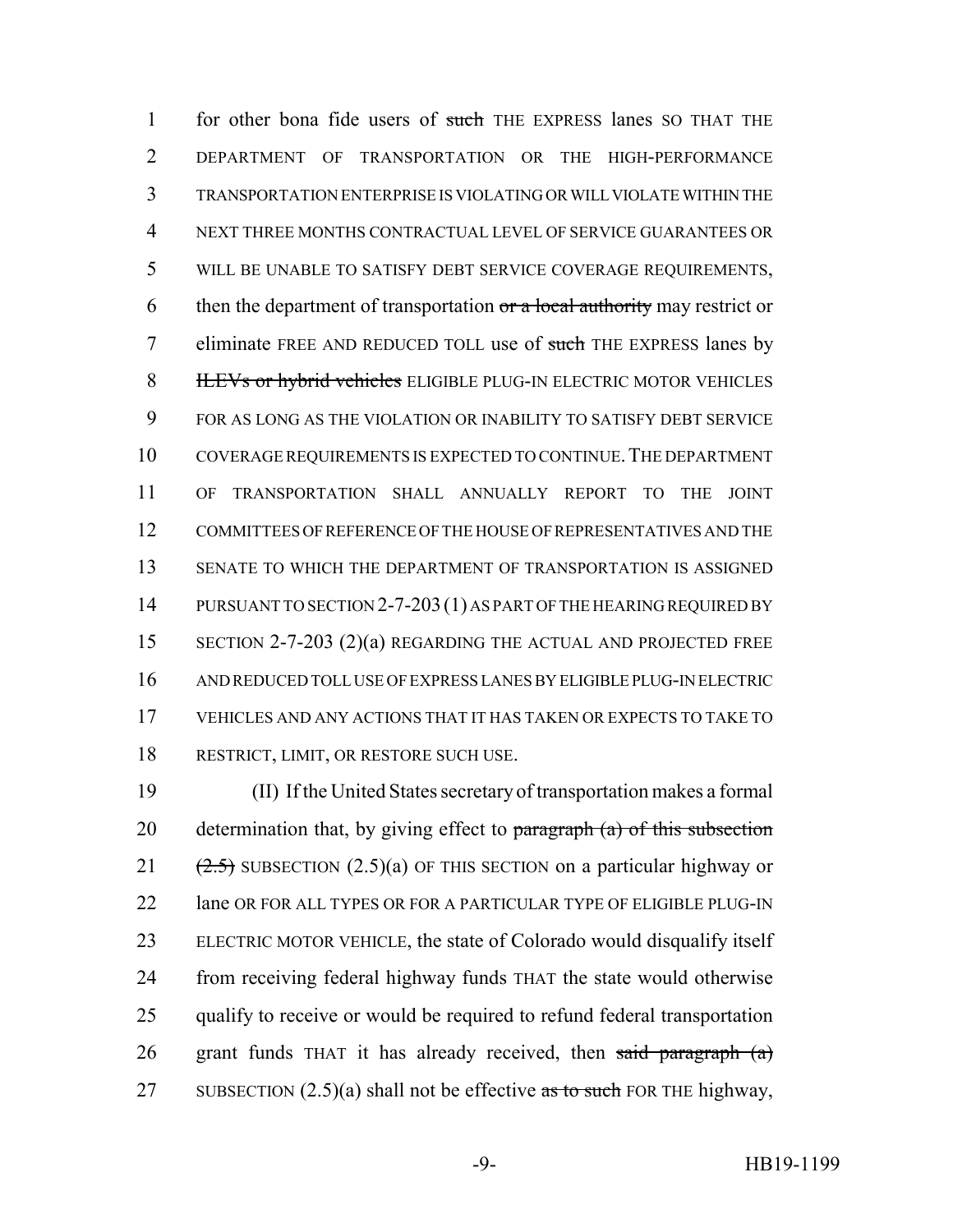1 or lane, OR TYPE OF ELIGIBLE PLUG-IN ELECTRIC MOTOR VEHICLE.

 (e) (I) UPON RECEIPT OF NOTICE FROM AN AUTHORIZED AGENT, IN ACCORDANCE WITH SECTION 42-3-304 (26)(c), THAT THE OWNER OF A PLUG-IN ELECTRIC MOTOR VEHICLE HAS PAID THE APPLICABLE EXPRESS LANE ACCESS FEE IMPOSED BY THE HIGH-PERFORMANCE TRANSPORTATION 6 ENTERPRISE PURSUANT TO SECTION  $43-4-806$   $(2)(c.5)$  OR, FOR A REGISTRATION PERIOD BEGINNING ON OR AFTER JULY 1,2020, BUT BEFORE JULY 1, 2022, ONLY, UPON OTHER AUTHORIZATION FOR SUCH OPERATION BY THE ENTERPRISE IN ACCORDANCE WITH SECTION 43-4-806 (2)(c.5)(I)(A), THE ENTERPRISE OR, IF DEEMED NECESSARY BY THE ENTERPRISE, A PRIVATE PARTNER OF THE ENTERPRISE, SHALL MAIL TO THE OWNER OF THE VEHICLE AT THE ADDRESS LISTED ON THE VEHICLE REGISTRATION A STICKER, DECAL, TRANSPONDER, OR OTHER DEVICE THAT WILL ALLOW THE ENTERPRISE OR ANY PRIVATE PARTNER OF THE ENTERPRISE TO USE AN AUTOMATIC VEHICLE IDENTIFICATION SYSTEM TO DETERMINE THAT THE VEHICLE IS AUTHORIZED TO OPERATE ON EXPRESS LANES WITHOUT REGARD TO THE NUMBER OF PERSONS IN THE VEHICLE FOR FREE ON ANY EXPRESS LANE THAT IS A HIGH OCCUPANCY VEHICLE LANE AND AT A REDUCED RATE ON ANY EXPRESS LANE THAT IS A TOLL LANE OR A HIGH OCCUPANCY TOLL LANE. THE ENTERPRISE OR A PRIVATE PARTNER OF THE ENTERPRISE NEED NOT MAIL DECALS, TRANSPONDERS, OR OTHER DEVICES IF THE ENTERPRISE DETERMINES THAT IT OR ITS PRIVATE PARTNERS CAN USE AN AUTOMATIC VEHICLE IDENTIFICATION SYSTEM 24 THAT DOES NOT REQUIRE THE USE OF DECALS, TRANSPONDERS, OR OTHER DEVICES TO RELIABLY ENFORCE ACCESS REQUIREMENTS FOR THE EXPRESS LANES AND THE DEPARTMENT OF TRANSPORTATION APPROVES THE USE OF THE SYSTEM.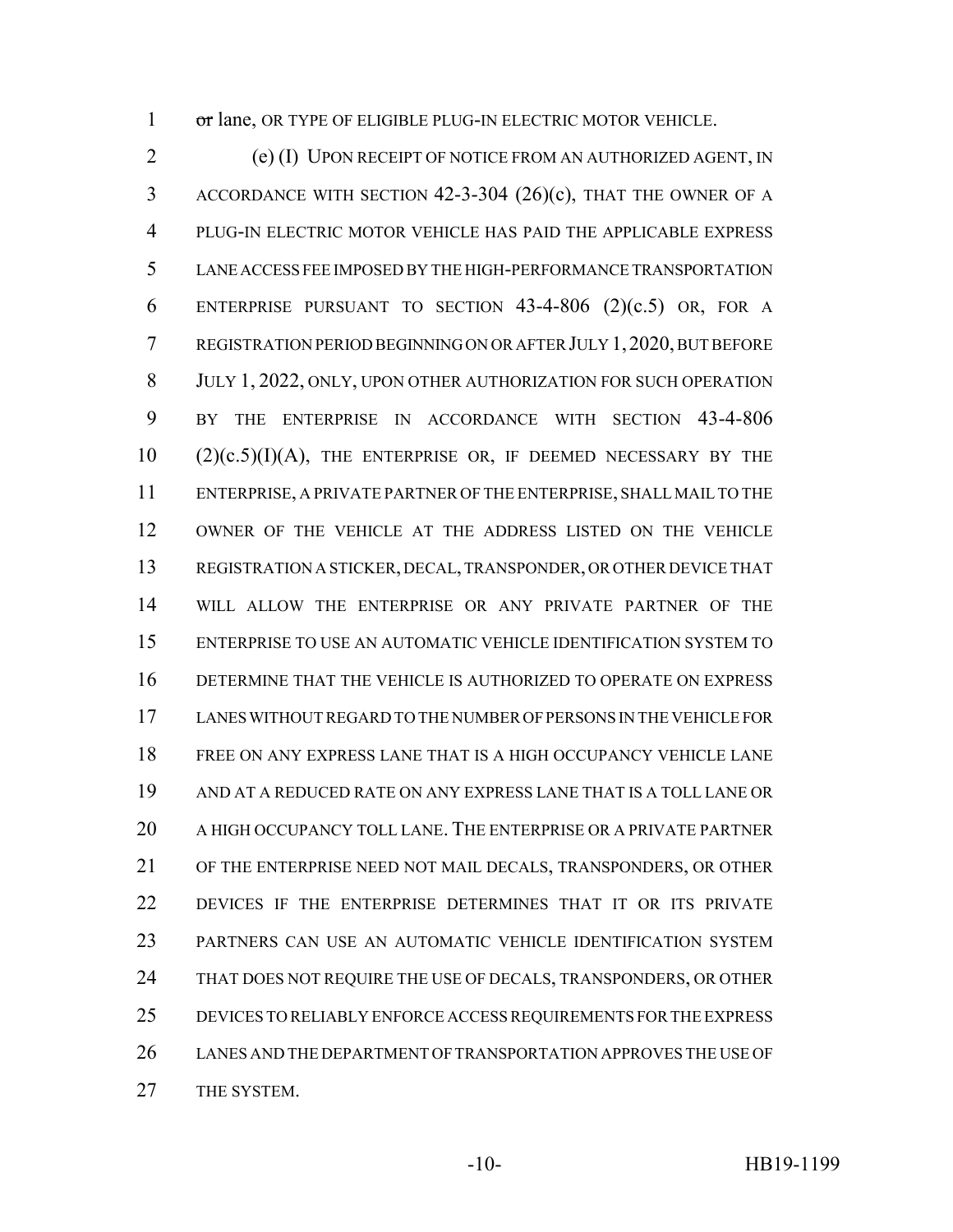(II) EXCEPT AS OTHERWISE PROVIDED IN SUBSECTION (2.5)(e)(III) OF THIS SECTION, A TRANSPONDER, STICKER, OR DECAL EXPIRES WHEN THE ELIGIBLE PLUG-IN ELECTRIC MOTOR VEHICLE TO WHICH IT IS AFFIXED IS REGISTERED WITHOUT THE OWNER OF THE VEHICLE PAYING THE EXPRESS LANE ACCESS FEE IMPOSED BY THE HIGH-PERFORMANCE TRANSPORTATION 6 ENTERPRISE PURSUANT TO SECTION  $43-4-806$   $(2)(c.5)$ , OR WHEN THE VEHICLE IS REGISTERED BY AN OWNER WHO PURCHASED IT NEW FOR ITS FOURTH REGISTRATION PERIOD OR BY ANY SUBSEQUENT OWNER FOR ITS FIRST, SECOND, OR THIRD REGISTRATION PERIOD UNDER THAT OWNER'S OWNERSHIP AND IS THEREFORE NO LONGER AN ELIGIBLE PLUG-IN ELECTRIC MOTOR VEHICLE.

**(III) A STICKER OR DECAL THAT WAS ISSUED ON OR BEFORE THE** 13 EFFECTIVE DATE OF THIS SUBSECTION  $(2.5)(e)(III)$  EXPIRES ON THE DATE OF THE FIRST REGISTRATION OF THE VEHICLE FOR A REGISTRATION PERIOD 15 THAT BEGINS ON OR AFTER JULY 1, 2022.

**(f)** THE DEPARTMENT OF TRANSPORTATION MAY PROMULGATE RULES TO THE EXTENT NECESSARY TO ENSURE PROPER IMPLEMENTATION, ADMINISTRATION, AND ENFORCEMENT OF THE CONDITIONS OF ACCESS TO EXPRESS LANES.

 **SECTION 3.** In Colorado Revised Statutes, 43-4-806, **add** (2)(c.5) as follows:

 **43-4-806. High-performance transportation enterprise - creation - board - funds - powers and duties - limitations - reporting requirements - legislative declaration - definitions - repeal.** (2) (c.5) (I) EXCEPT AS OTHERWISE PROVIDED IN SUBSECTION (2)(c.5)(I)(A) OF THIS SECTION, IN ADDITION TO THE USER FEES 27 AUTHORIZED BY SUBSECTION  $(2)(c)(I)$  OF THIS SECTION, AND SUBJECT TO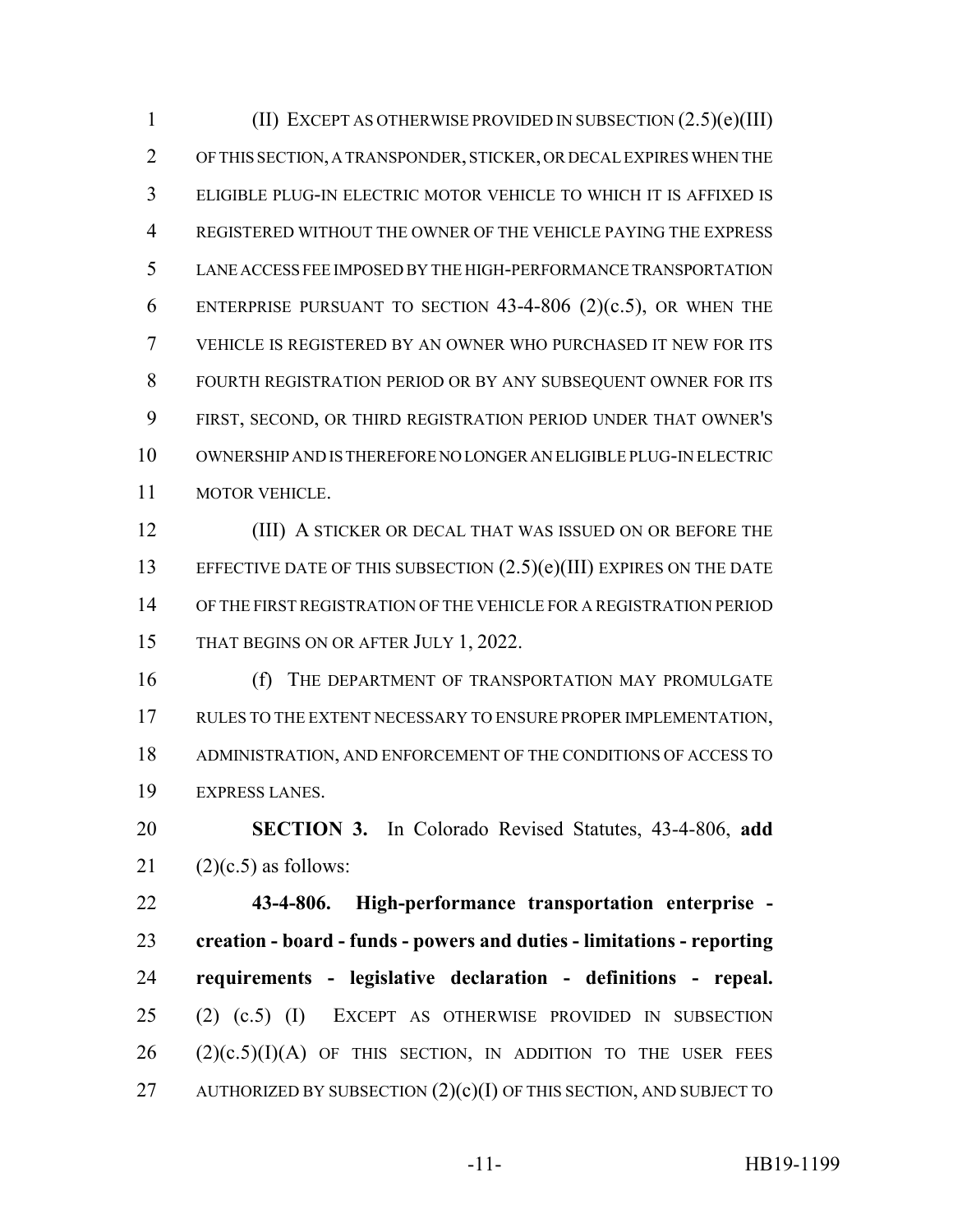1 THE LIMITATIONS SET FORTH IN SECTION  $42-3-304$   $(26)(a)$  and  $(26)(b)$ , THE TRANSPORTATION ENTERPRISE SHALL IMPOSE AN EXPRESS LANE ACCESS FEE TO BE PAID UPON THE REGISTRATION OF EACH ELIGIBLE PLUG-IN ELECTRIC MOTOR VEHICLE FOR WHICH THE OWNER CHOOSES TO PAY THE ACCESS FEE IN EXCHANGE FOR THE RIGHT TO OPERATE THE VEHICLE ON ANY EXPRESS LANE THAT IS A HIGH OCCUPANCY VEHICLE LANE FOR FREE AND ON ANY EXPRESS LANE THAT IS A TOLL LANE OR A HIGH OCCUPANCY TOLL LANE AT A REDUCED RATE AS SPECIFIED IN SECTION 42-4-1012 (2.5) WITHOUT REGARD TO THE NUMBER OF PERSONS 10 IN THE VEHICLE. THE TRANSPORTATION ENTERPRISE:

 (A) SHALL NOT IMPOSE THE ACCESS FEE UPON THE REGISTRATION OF A VEHICLE REGISTERED FOR A REGISTRATION PERIOD BEGINNING ON OR AFTER JULY 1, 2020, BUT BEFORE JULY 1, 2022, BUT, UPON THE REGISTRATION OF A VEHICLE FOR SUCH A REGISTRATION PERIOD, THE OWNER MAY CHOOSE TO APPLY FOR THE RIGHT TO OPERATE THE VEHICLE ON EXPRESS LANES FOR FREE OR AT A REDUCED RATE AS SPECIFIED IN SECTION 42-4-1012 (2.5); AND

 (B) SHALL IMPOSE THE ACCESS FEE AT THE RATE OF THIRTY-FIVE DOLLARS UPON THE REGISTRATION OF A VEHICLE REGISTERED FOR A REGISTRATION PERIOD BEGINNING ON OR AFTER JULY 1, 2022.

21 (II) AS USED IN THIS SUBSECTION  $(2)(c.5)$ , "ELIGIBLE PLUG-IN ELECTRIC MOTOR VEHICLE" MEANS:

**(A) FOR ANY REGISTRATION PERIOD COMMENCING ON OR AFTER**  JULY 1, 2020, A PLUG-IN ELECTRIC MOTOR VEHICLE THAT, IF BEING REGISTERED BY AN OWNER WHO PURCHASED IT NEW, IS IN ITS FIRST, SECOND, OR THIRD YEAR OF SERVICE OR THAT, IF BEING REGISTERED BY AN OWNER WHO DID NOT PURCHASE IT NEW, IS BEING REGISTERED FOR ITS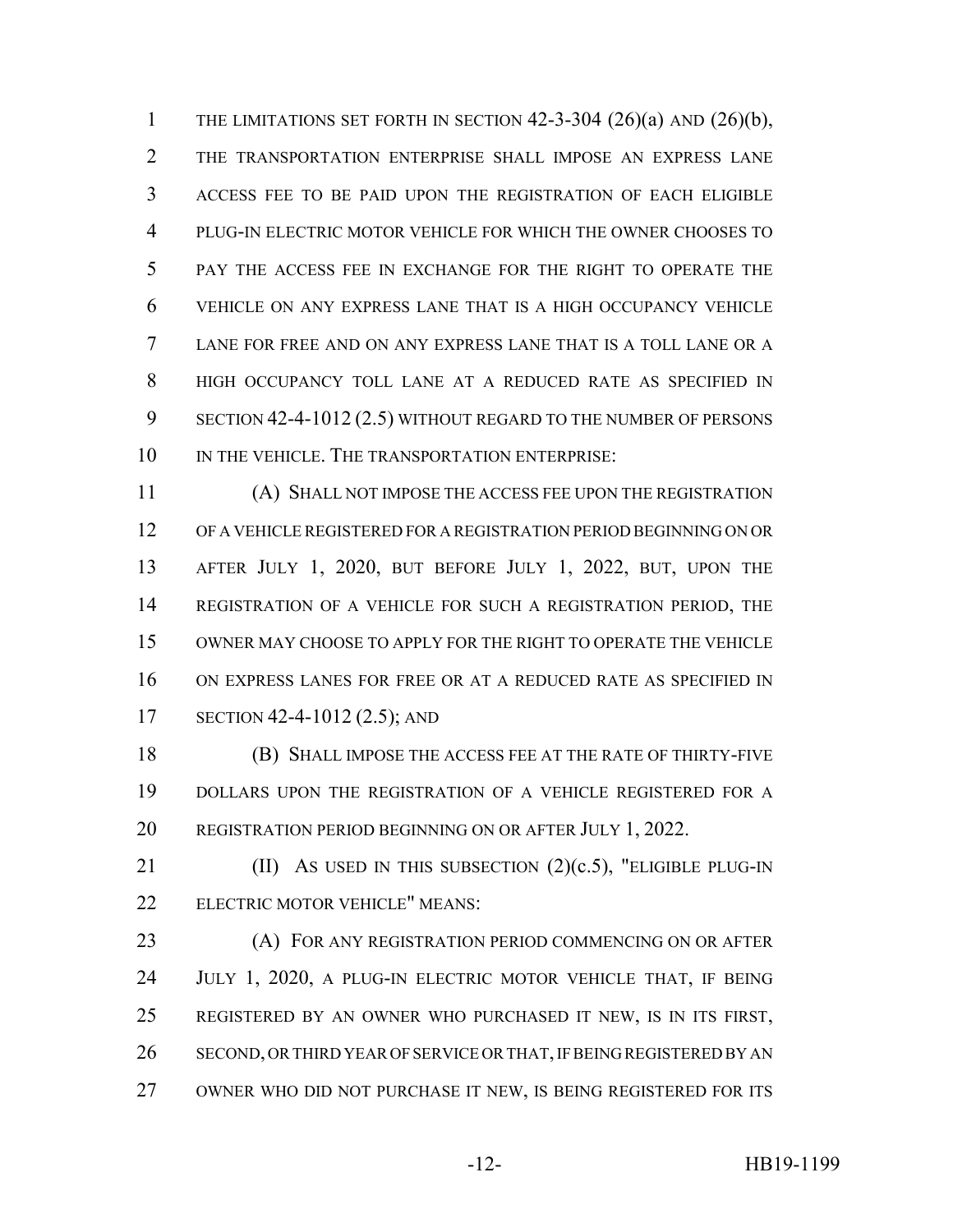FIRST, SECOND, OR THIRD REGISTRATION PERIOD UNDER THAT OWNER'S OWNERSHIP; AND

 (B) WOULD NOT, AS DETERMINED BY THE TRANSPORTATION ENTERPRISE, IF AUTHORIZED TO BE OPERATED ON EXPRESS LANES THAT ARE HIGH OCCUPANCY VEHICLE LANES FOR FREE AND ON EXPRESS LANES THAT ARE TOLL LANES OR HIGH OCCUPANCY TOLL LANES AT A REDUCED RATE AS SPECIFIED IN SECTION 42-4-1012 (2.5), CAUSE THE TOTAL NUMBER OF PLUG-IN ELECTRIC MOTOR VEHICLES SO AUTHORIZED, 9 EXCLUDING VEHICLES DESCRIBED IN SUBSECTION  $(2)(c.5)(II)(C)$  OF THIS SECTION, TO EXCEED: TEN THOUSAND FOR REGISTRATION PERIODS 11 BEGINNING ON AND AFTER JULY 1, 2020, BUT BEFORE JANUARY 1, 2021; TWENTY THOUSAND FOR REGISTRATION PERIODS BEGINNING ON AND AFTER JULY 1, 2021, BUT BEFORE JANUARY 1, 2022; FORTY THOUSAND 14 FOR REGISTRATION PERIODS BEGINNING ON AND AFTER JULY 1, 2022, BUT BEFORE JANUARY 1,2023; EIGHTY THOUSAND FOR REGISTRATION PERIODS 16 BEGINNING ON AND AFTER JULY 1, 2023, BUT BEFORE JANUARY 1, 2024; OR ONE HUNDRED TWENTY THOUSAND FOR REGISTRATION PERIODS 18 BEGINNING ON AND AFTER JULY 1, 2024; OR

 (C) FOR REGISTRATION PERIODS COMMENCING BEFORE JULY 1, 20 2022, ONLY, A PLUG-IN ELECTRIC MOTOR VEHICLE OR OTHER INHERENTLY LOW-EMISSION VEHICLE THAT WAS AUTHORIZED BEFORE JULY 1, 2020, PURSUANT TO SECTION 42-4-1012 (2.5) TO BE OPERATED UPON HIGH OCCUPANCY VEHICLE LANES WITHOUT REGARD TO THE NUMBER OF PERSONS IN THE VEHICLE AND WITHOUT PAYMENT OF A SPECIAL TOLL OR 25 FEE. THIS SUBSECTION  $(2)(c.5)(II)(C)$  IS REPEALED, EFFECTIVE JULY 1, 2023.

27 (III) AS USED IN THIS SUBSECTION (2)(c.5), "EXPRESS LANE"